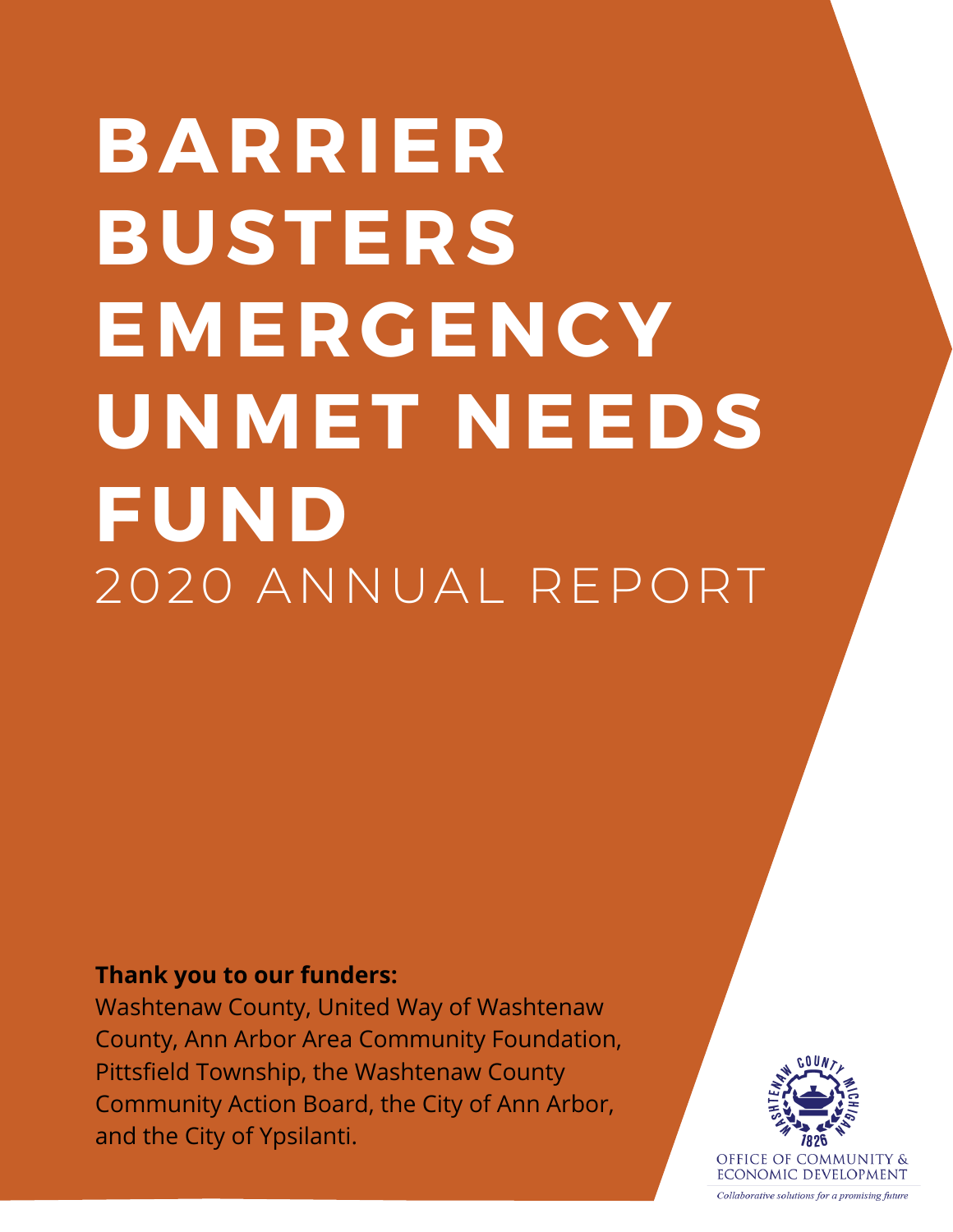## OVERVIEW

Barrier Busters is a group of 100+ social service providers committed to improving services and responding to emergencies for Washtenaw County residents in need. Member agencies have access to the "Barrier Busters Emergency Unmet Needs" Fund - public and private funds that provide social workers, case managers, and other direct service providers access to emergency assistance funds for clients. This fund provides agencies an efficient way to prevent evictions\* and utility shut-offs; and assist with other emergency costs that threaten residents' housing and financial stability. This initiative and fund are coordinated by the Washtenaw County Office of Community and Economic Development (OCED).

In response to the COVID-19 pandemic, OCED worked to increase and expand the capacity of Barrier Busters, welcoming new partners with strong community connections to the network. Additional funding was also secured from partners including Washtenaw County, the Washtenaw County Community Action Board, United Way of Washtenaw County, Ann Arbor Area Community Foundation, Pittsfield Township, the City of Ann Arbor, and the City of Ypsilanti. We also received 23 contributions from individual donors through our partnership with Michigan Community Action

Given the economic impacts of the COVID-19 pandemic, need in the community increased greatly in 2020 as compared to 2019 (See Below). This report details how the "Barrier Busters Emergency Unmet Needs" was used to respond to individual crisis during the greater health crisis of COVID-19.



\*Washtenaw County launched a new Eviction Diversion and Prevention Program in partnership with Housing Access for Washtenaw County and Legal Services of South Central Michigan in late summer. Individuals in need of rental assistance were largely diverted to that program, changing the nature of Barrier Buster requests in the final quarter of the year.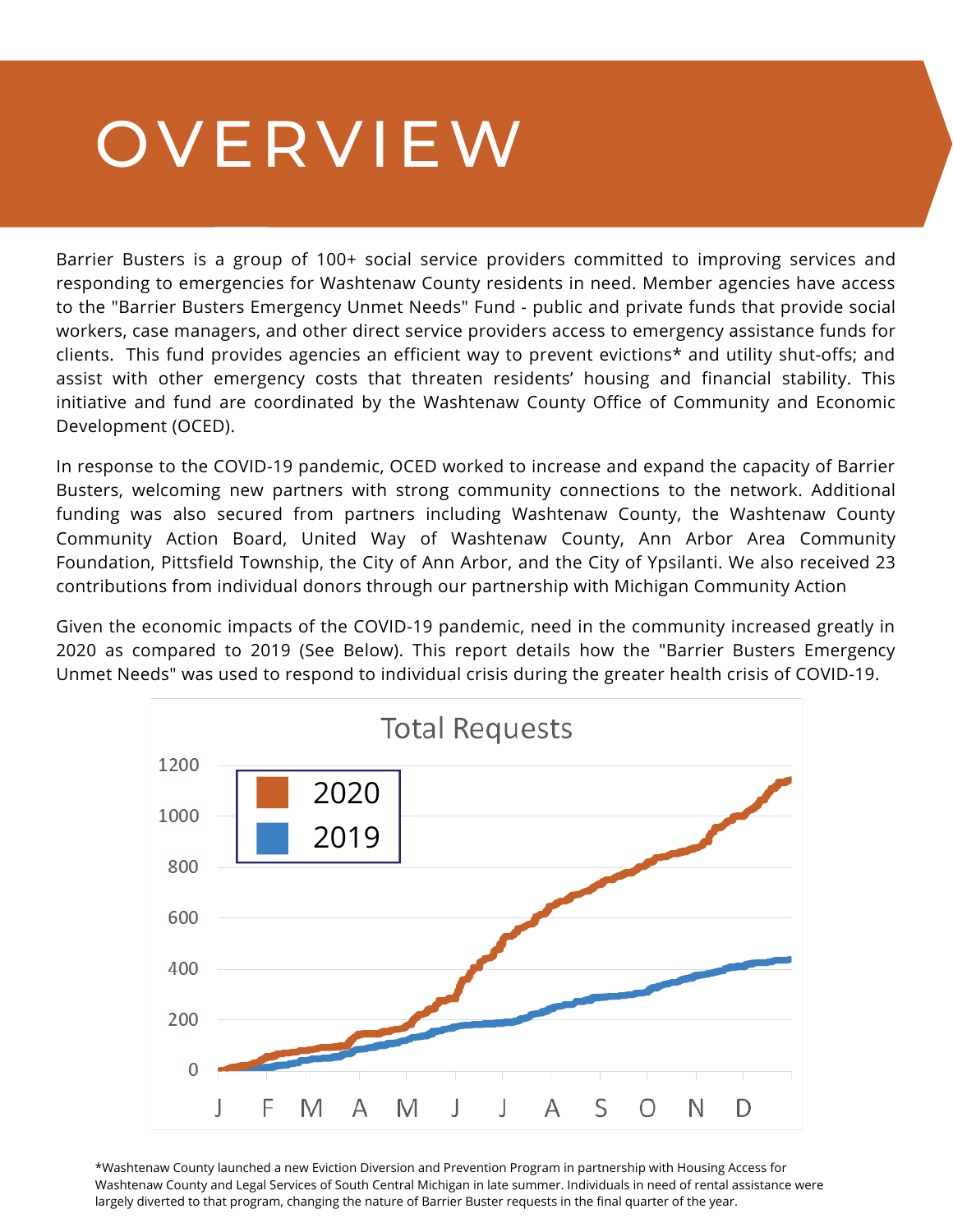# BY THE NUMBERS







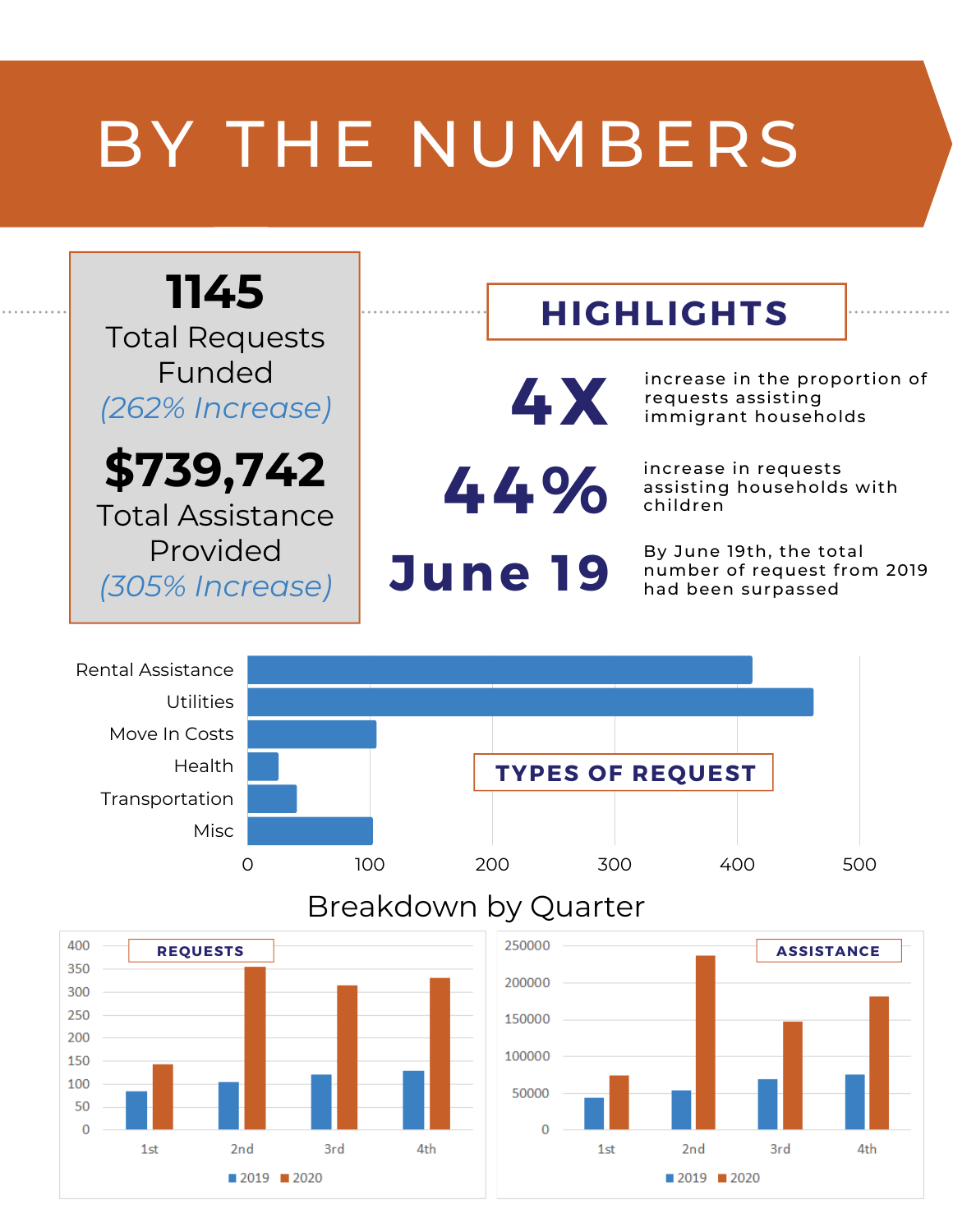## WHO WE SERVED

### **DEMOGRAPHICS**



Race



### Ethnicity



### **1145**

Total Requests Funded

**\$739,742** Total Assistance Provided



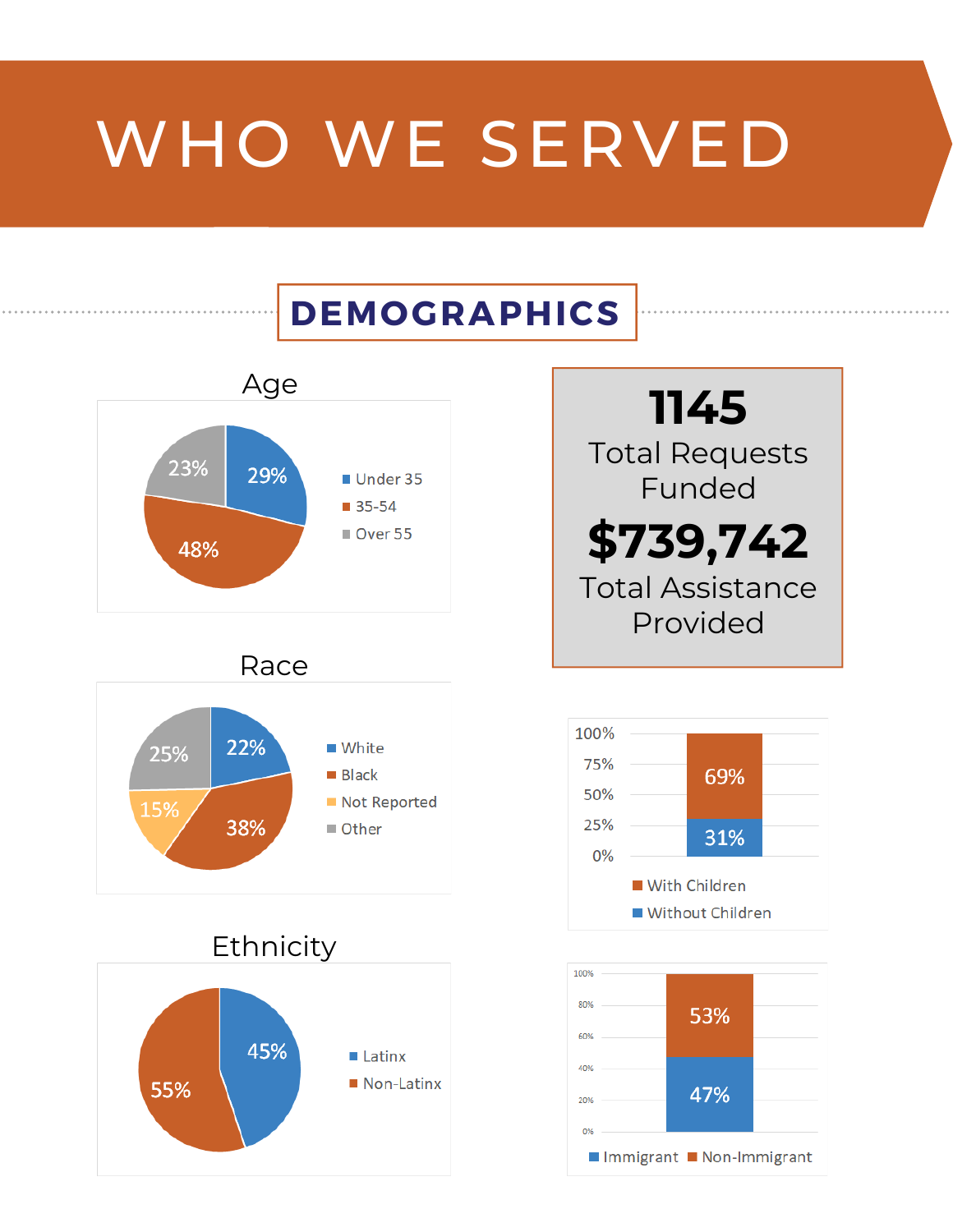## WHERE WE SERVED

#### **GIS MAP OF REQUESTS**

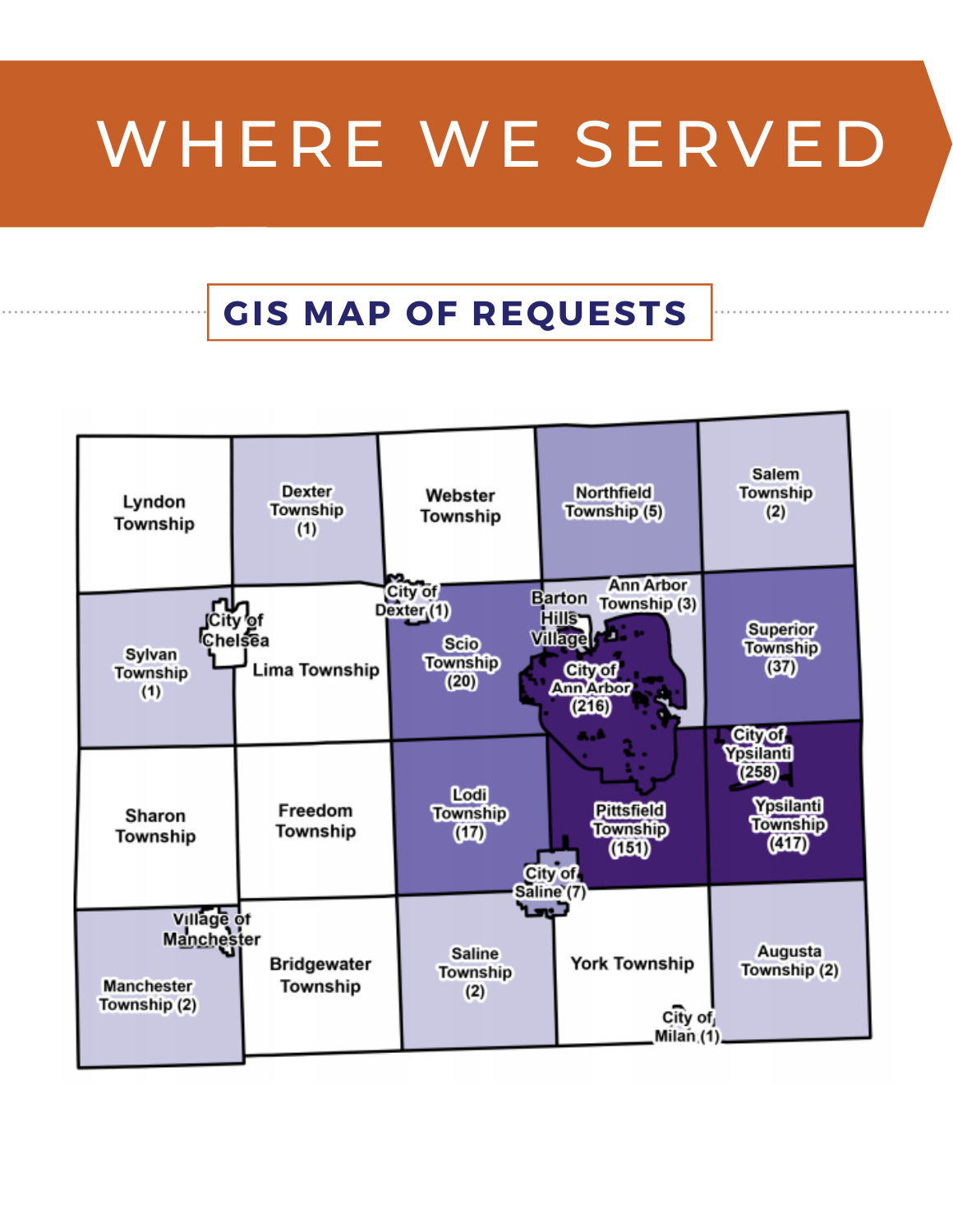

### **CITY OF ANN ARBOR REPORT**

**216** Total Requests Funded 18*.9% of Countywide Requests* **\$142,034**

Total Assistance Provided 19*.2% of Countywide Funds*

#### Demographics



#### Covid-19 Requests

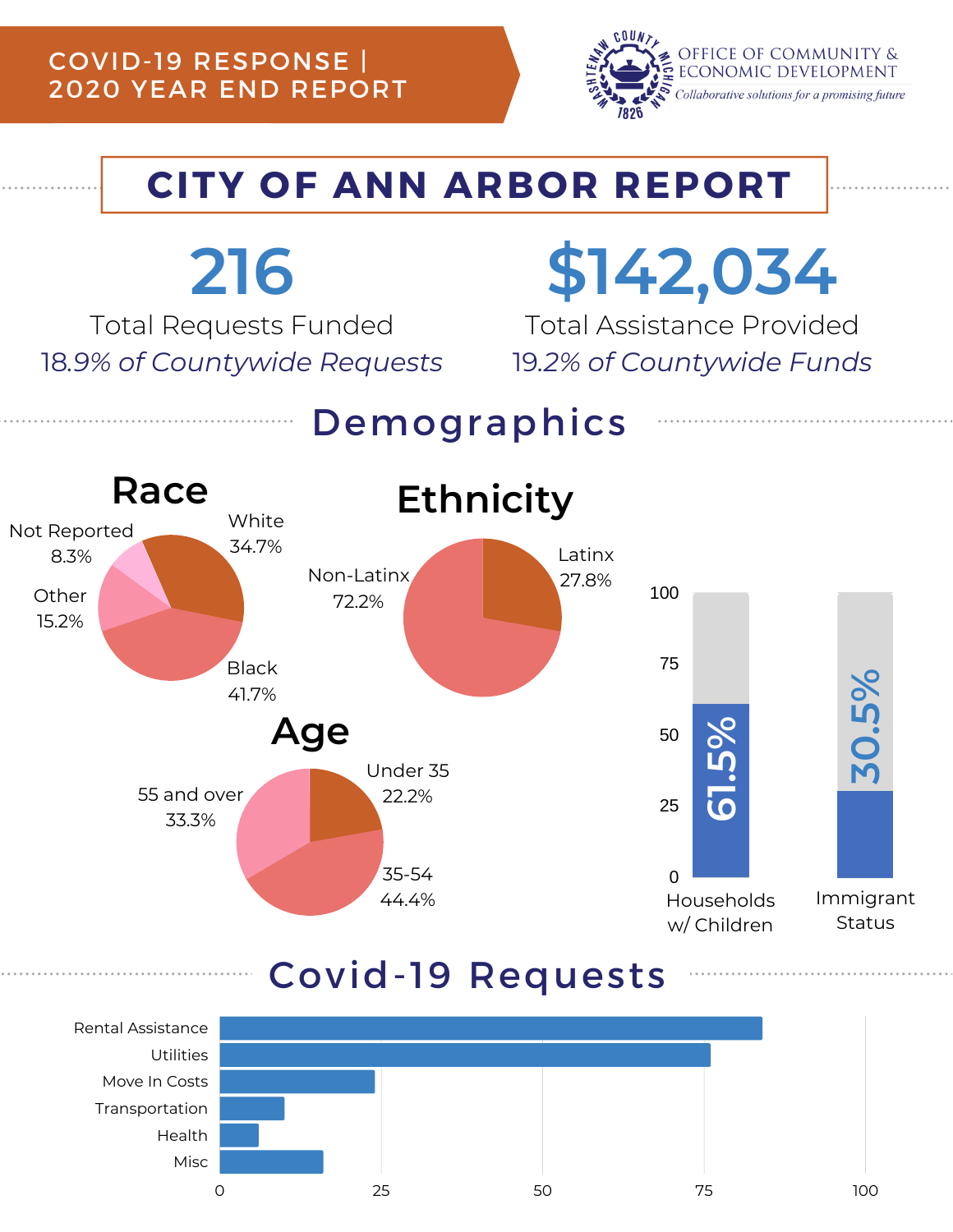#### COVID-19 RESPONSE | 2020 YEAR END REPORT



#### **CITY OF YPSILANTI REPORT**

**258** Total Requests Funded 22*.5% of Countywide Requests*

## **\$161,320**

Total Assistance Provided 21*.8% of Countywide Funds*

#### Demographics



#### Covid-19 Requests

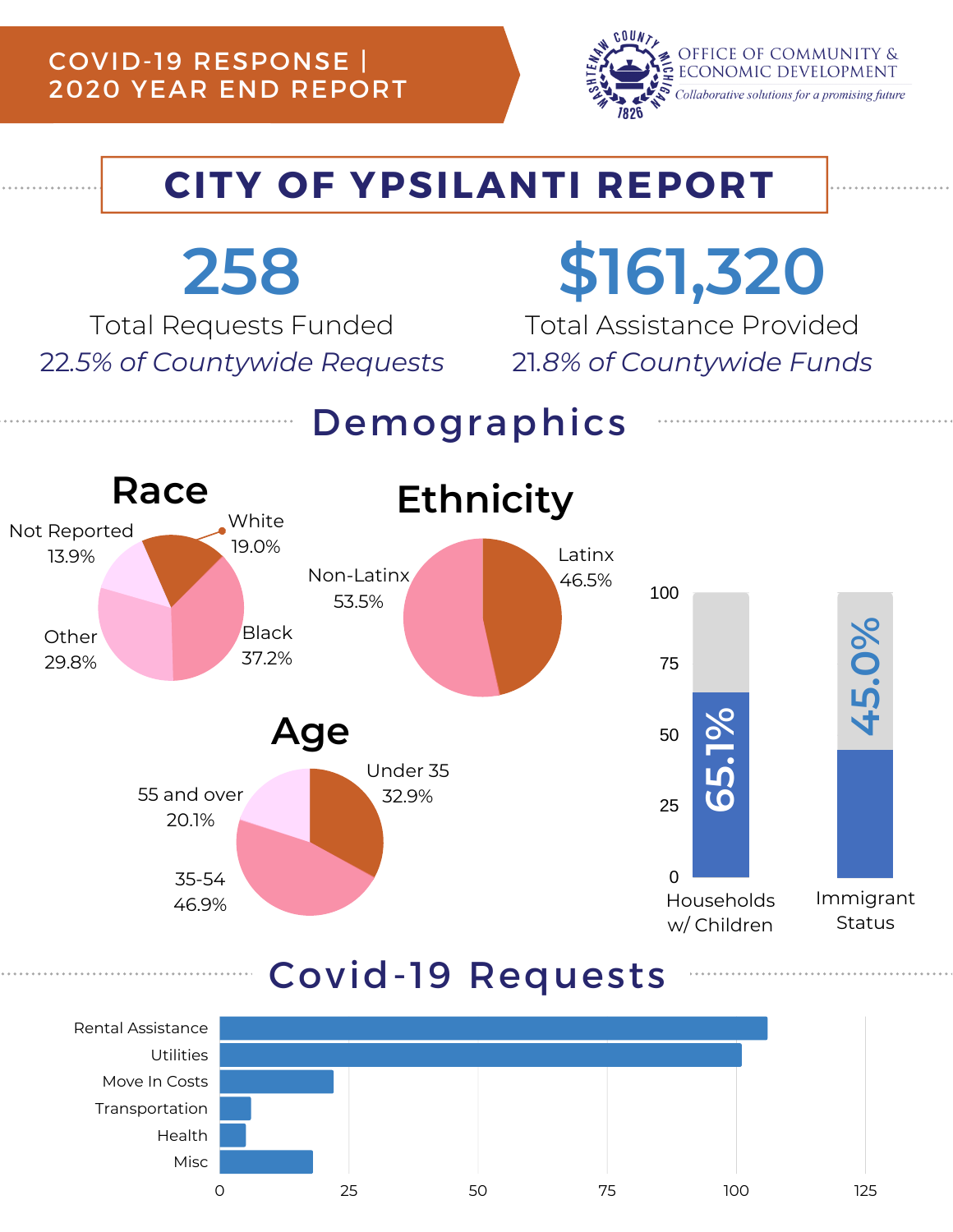

### **PITTSFIELD TOWNSHIP REPORT**